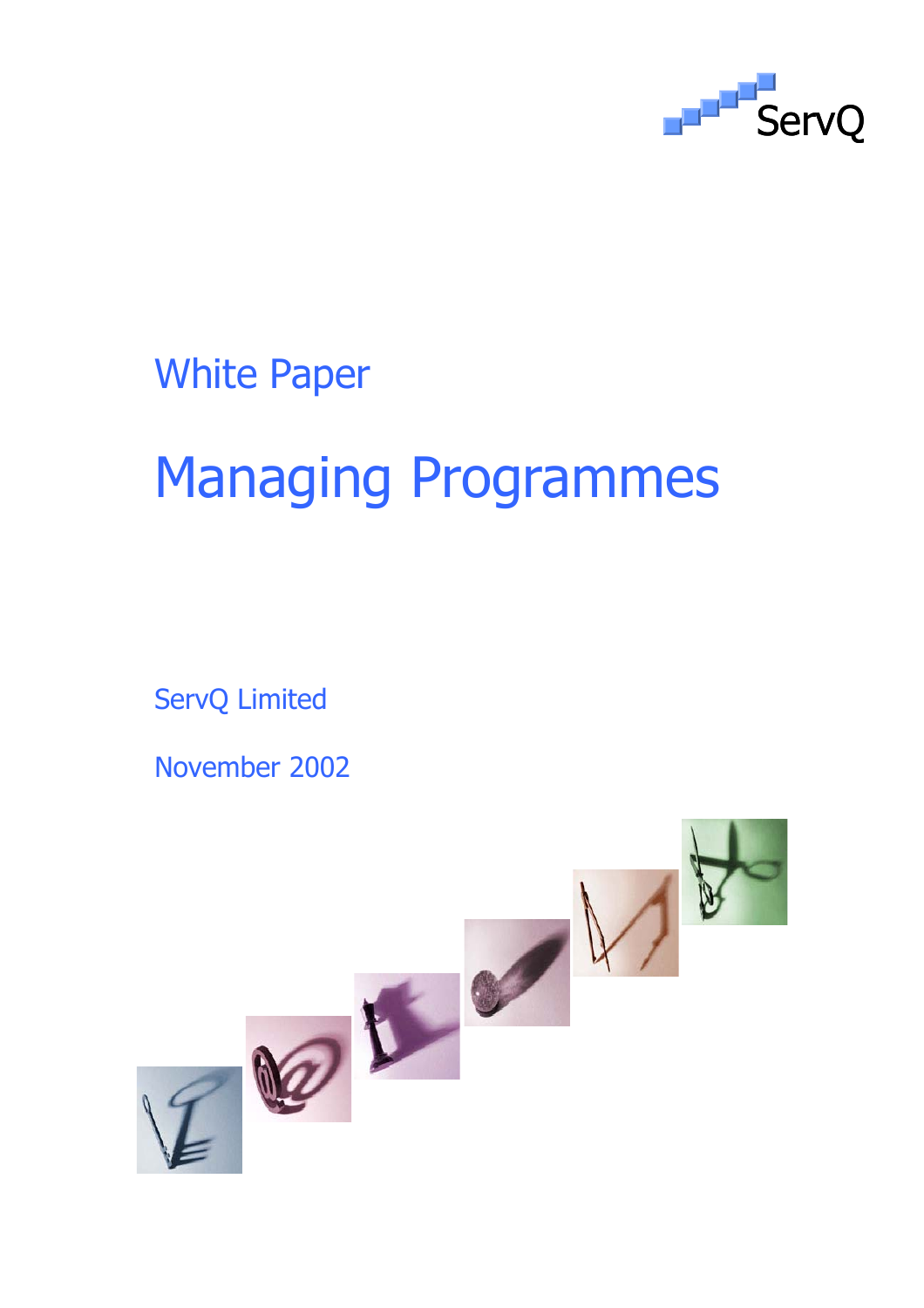

strategy formulation **Exceptional** organisational alignment Sustainable partnering & alliancing Performance implementation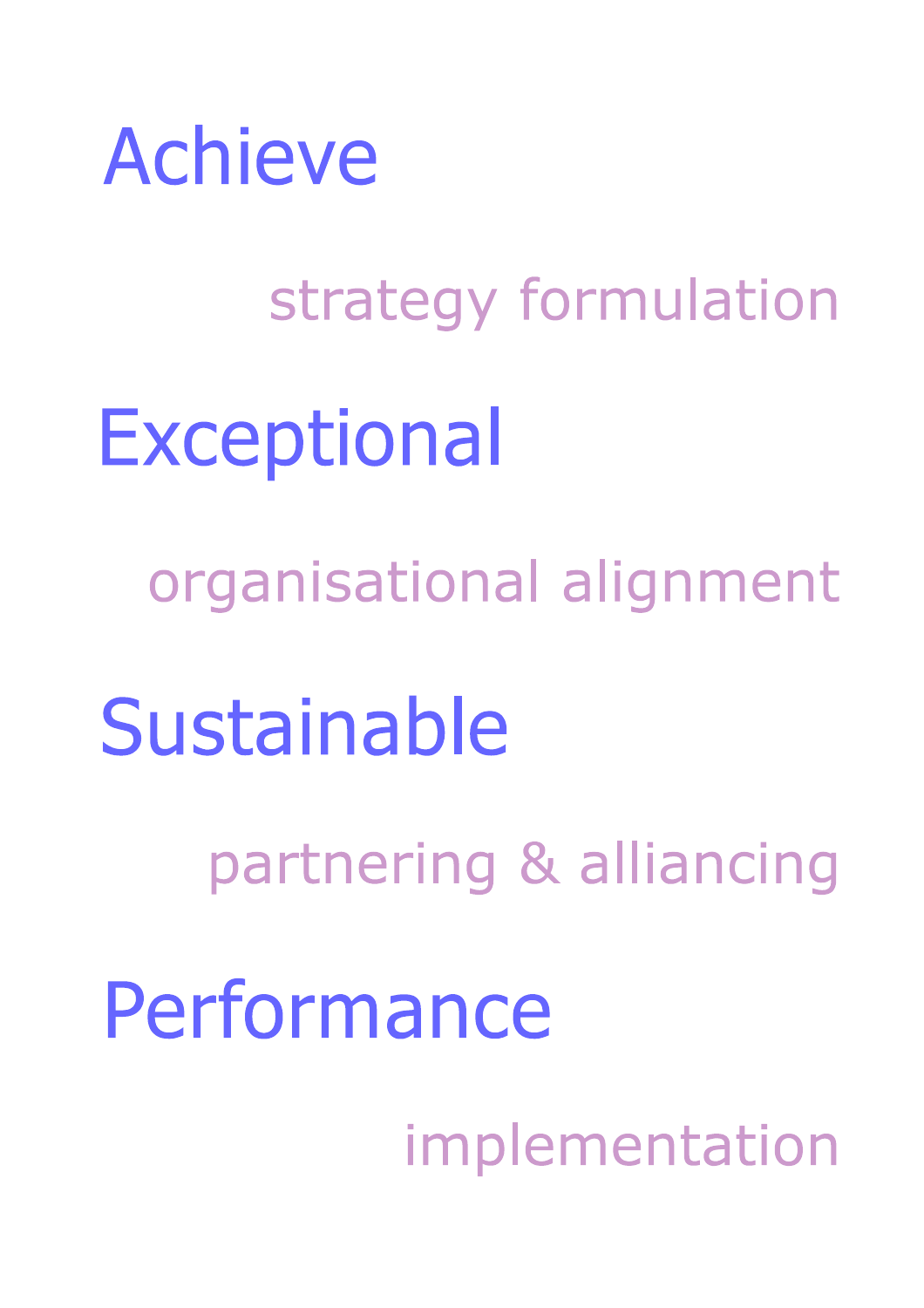

# **NH** White Paper Managing Programmes

#### A D Crossley – BSc, MBA, CEng, MICE, MCIM, MIAM – Managing Director ServQ Ltd

*This paper examines the differences between project management and the management of major programmes. The additional skills and competencies required of the programme manager need to be supported by advanced process metrics, asset systems and frameworks in order to succeed. Putting the Client's Value System (needs and wants) right at the heart of the programme and working in a collaborative learning culture also differentiate the programme manager from his project management colleagues.* 

# 1 Introduction

This paper looks at the impact of programme management, dealing with multiprojects, on traditional project management approaches. It recommends some enhancements needed to succeed in a high performance business environment, especially in the two key areas of:

- **Collaboration and learning; and**
- Soft project management skills in the Client arena.

The paper also examines:

- The impact of programmes on projects;
- New types of procurement practices and tools;
- **The effects on project management styles and processes; and**
- **Contractual considerations relevant to programmes.**

## 2 Impact of Programmes on Projects

There is a distinctive shift visible amongst major public and private sector Clients towards packaging work into programmes rather than assembling teams for discreet projects. Why is this the case?

Firstly, there are **fewer Client employed resources** to handle asset-based investment. This creates significant pressures on these key individuals to deliver more projects per person, of better value, with less physical resources available inhouse to help. They want to spend less time on procurement and more time on delivery.

Secondly, **programme managers are being up-skilled** through training and development or even recruited into the Client organisations to build a body of knowledge and experience that is repeatable and captured. Network Rail is bringing the core programme management skills back in-house, for example.

Thirdly, given the high cost of sourcing and employing good project managers (reflecting their high wages and even higher overhead recovery requirements), **assembling groupings of projects into programmes saves money**. This also forms part of the decision criteria to employ directly or source from outside. It is generally considered better value to employ directly in a project intensive and/or asset based environment.

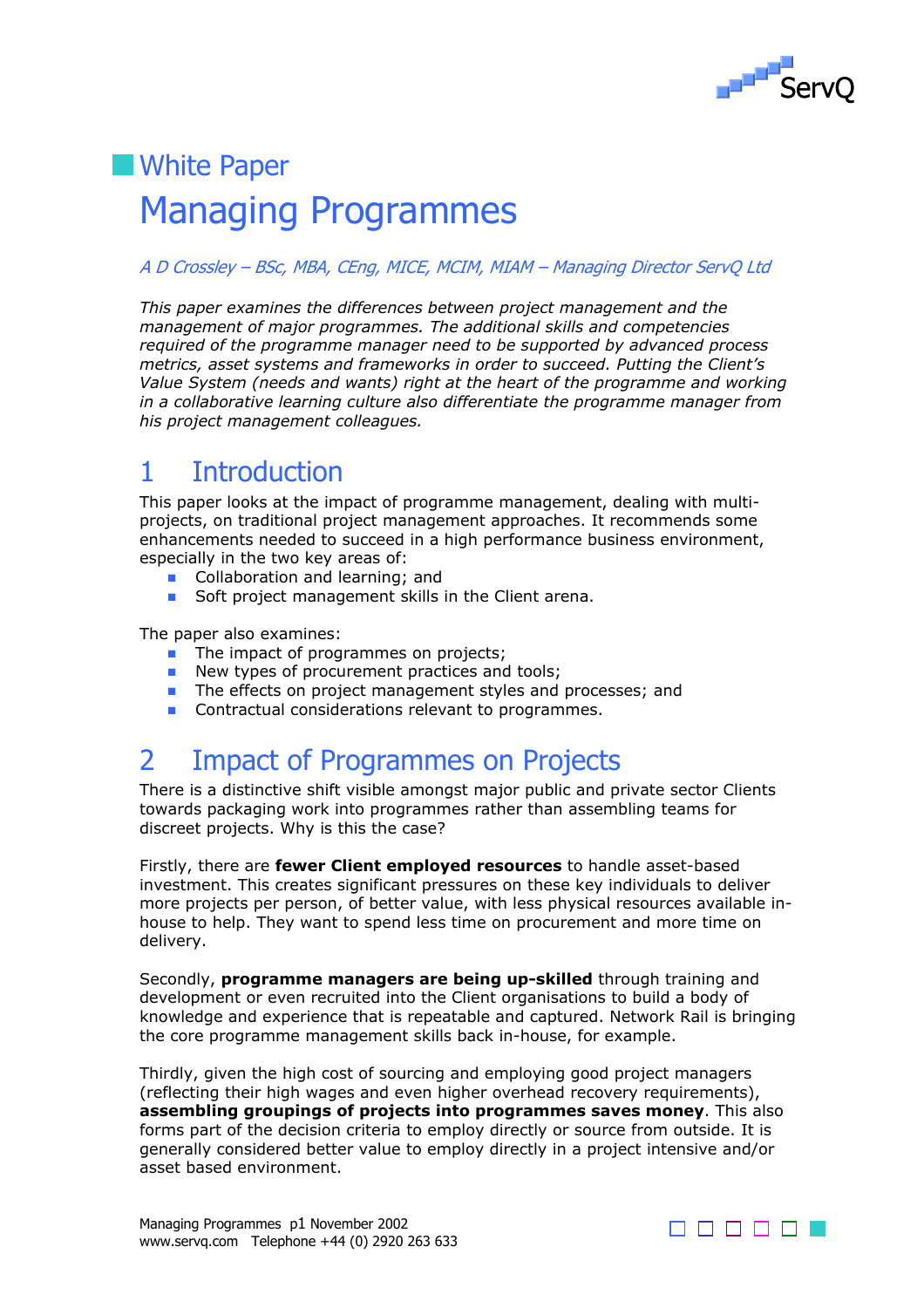

## 2.1 Asset Based Investment

There are some differences between asset-based programmes and other types of projects. IT projects tend to be based on designing and implementing new business systems as part of process reform (de-staffing, increasing productivity, speeding up information flows). Re-locations are logistical based projects of relatively short duration and a large degree of standardisation.

Asset based programmes tend to:

- $\blacksquare$  Be very high value;
- Be technically complex;
- **I** Involve multiple parties;
- Be designed for very long lifecycles;
- **Account for whole life costs including maintenance;**
- a. Be subject to many planning and legislative constraints; and
- $\mathcal{L}_{\mathcal{A}}$ Be either the core business asset (water schemes for example) or strongly facilitate the core business (buildings for businesses, hospitals and schools for example).

Therefore asset based programme management requires:

- 1. High levels of specialist skills and technical understanding;
- 2. Excellent collaboration;
- 3. An understanding of the Client's core business and his future requirements;
- 4. An understanding of value for money expressed in terms of function and cost (Value Management); and
- 5. Financial awareness, beyond the normal project parameters into the field of asset management and renewal planning systems.

Of these 5 areas only the first falls into the zone of traditional project management - the assembly, planning and management of specialist design and construction skills. In his book The New Project Management (ref 1) Davidson Frame states that traditional project management based around time, cost, scope constraints and PERT tools is "broken". He argues that Client focus is lacking and the traditional PERT based tools inflexible. More attention needs to be paid to managing and satisfying Client needs and wants (Value Management and Client Satisfaction Measurement), motivating teams (leadership) and acquiring 'political skills' (understanding the context of the project, who it influences, who benefits and who loses from its completion).

Superimposing these additional skills onto 1 to 5 above identifies the need for a new type of 'super' project manager - the Programme Manager. The chances are he/she is not a traditional QS or technical consultant but an experienced business person bringing a wide range of management skills and knowledge over and above the technical skill sets. They are rare, expensive, hugely influential and therefore most likely to be desired by the Client as in-house employees. If not available directly, their availability will be an important part of the decision criteria for choosing an external company.

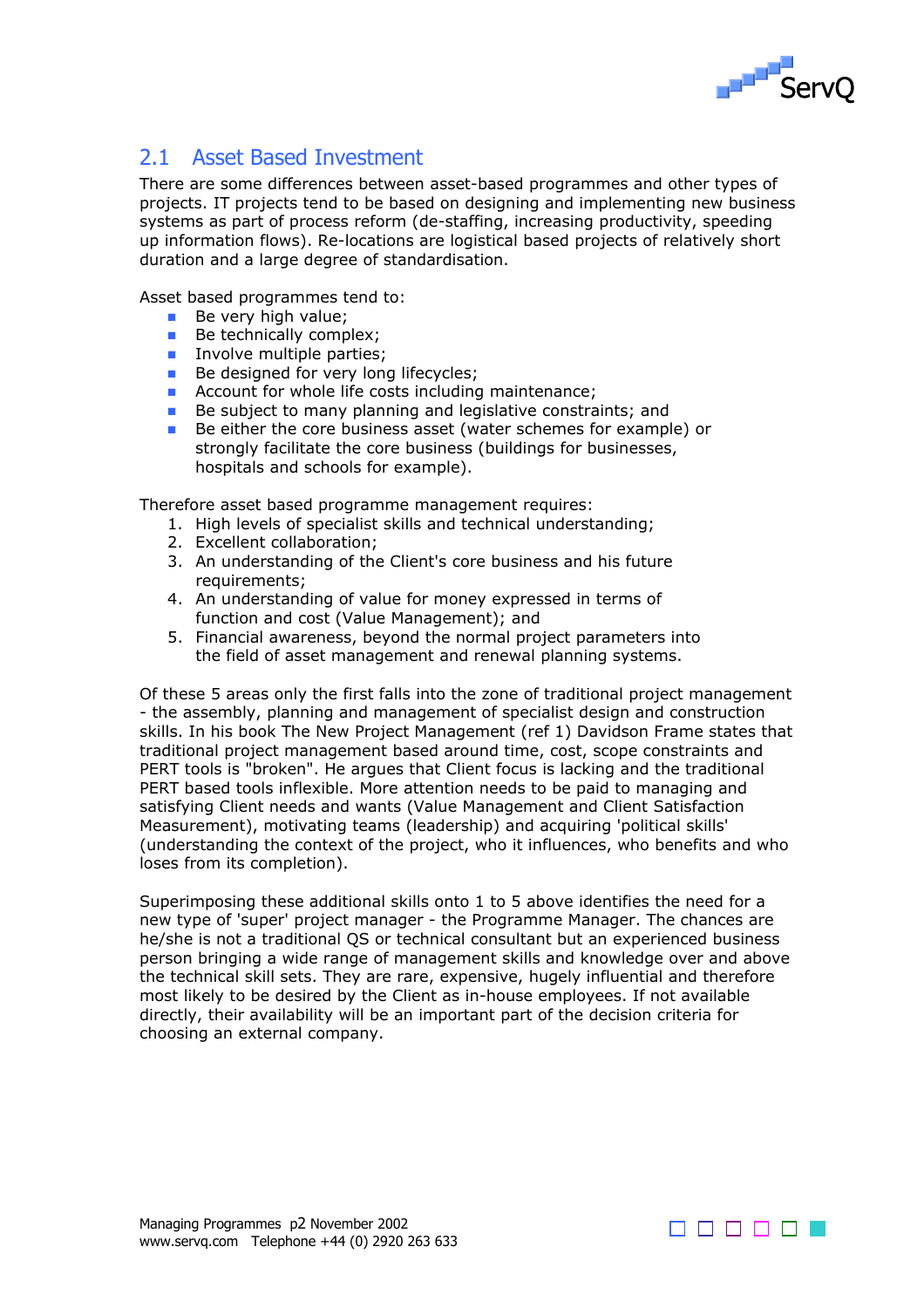

#### 2.1.1 Asset Based Decision Tools

As the ability to plan and manage programmes has developed, along with advances in IT and management skills, new tool has appeared - Asset Management Systems. These have been developed with practitioners and managers to help with operational maintenance decisions as well as helping plan larger asset creation and renewal projects. The key benefits of these systems to programmes are:

- **The ability to standardise on project decision criteria and** priorities;
- **The ability to compare information and carry out 'what if'** scenarios;
- **Balancing investment vs. performance decisions;**
- **Audit ability and transparency of decisions;**
- $\mathcal{L}_{\text{max}}$ Data management on time, cost and scope for future use; and
- **College** Portfolio analysis to establish the total budget (bottom up) or what can be achieved as best value from a given budget (top down)

The asset management teams come from a variety of backgrounds - in-house teams, consultants, project management houses, IT companies or specialist asset management organisations. None of these are to be confused with Asset Management Houses - that deal with finances and pensions, as fiscal managers.

#### 2.1.2 Outsourcing

As greater maturity over the issue of control has developed, many asset based decisions and the asset management processes are being outsourced to preferred partners. The bases for such decisions relate to budget constraints, resource constraints, de-manning, single point responsibility and the desire to embrace a more comprehensive (all inclusive) service. These are often known as framework contracts and include for asset maintenance, renewal and sometimes operations (the case of Welsh Water outsourcing operational and asset management to United Utilities being documented (ref 2)). As the outsourced service provider, operating to a performance contract, gains more and more Client trust, it starts to play a more pro-active role in future investment decisions.

#### 2.1.3 DBFO

The ultimate outsourcing decision is the project-financed asset. This is also known as non-recourse financing, where the income stream from the asset usage is used as collateral for the capital expenditure, maintenance and operation (design, build finance and operate being one variant). For example the London Underground PPP has a whole series of investment projects syndicated to a team of operators, who are responsible for planning the works, funding them and operating the asset based infrastructure for 30 years. Here the management skill sets of the Programme Manager need to include finance, performance measurement, whole life costing and managing the critical interfaces between the system operators LUL and the Asset Managers (Tubelines and Metronet).

#### 2.1.4 Whole Life Costing

Asset based investment should be based around Whole Life Costing (WLC). DBFO contractually ensures this. Maintenance and end user inputs help the programme manager appraise the best value options. More and more UK clients are making WLC a programme requirement.

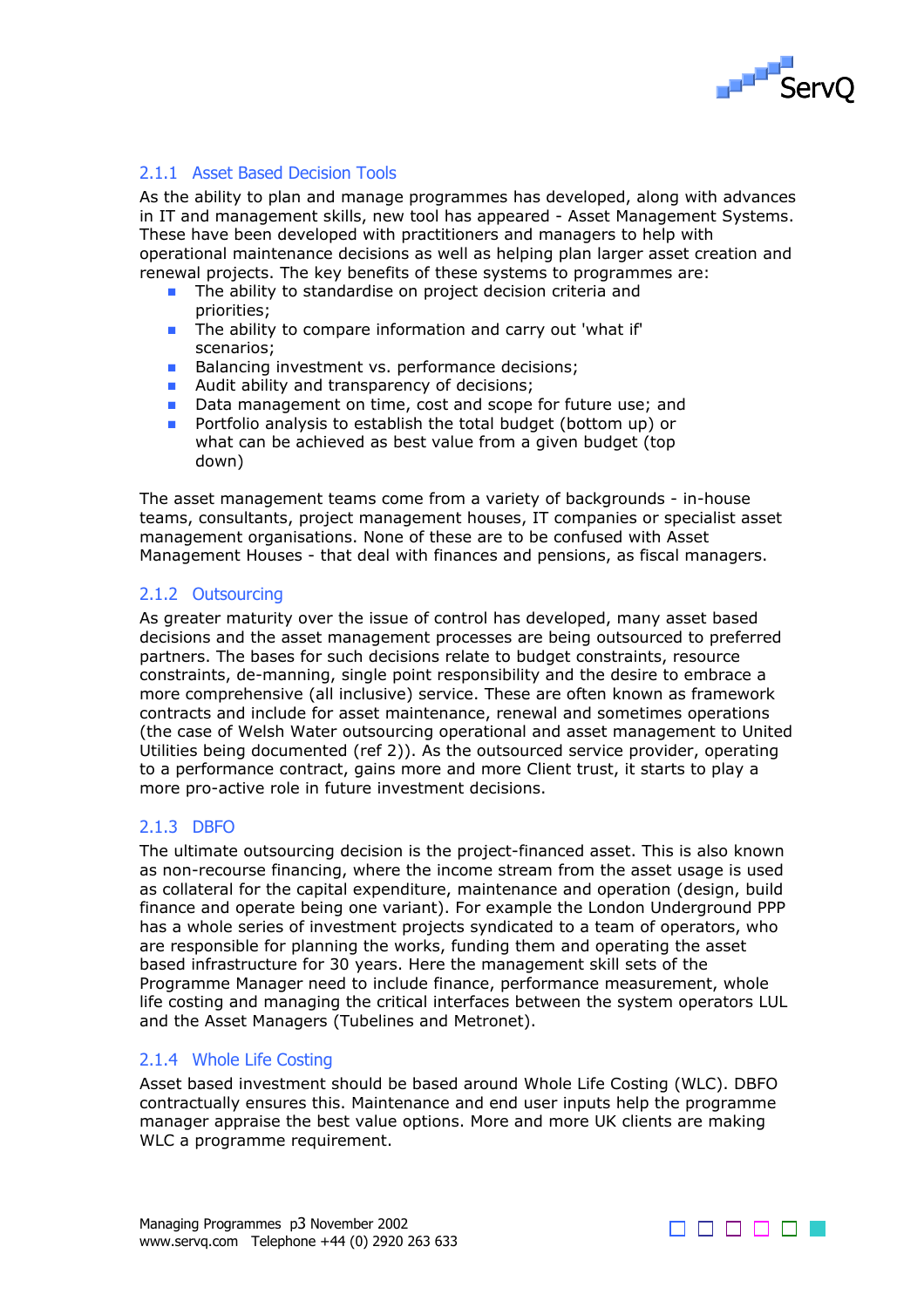

#### 2.1.5 Programme Compression and Virtual Teams

As the need to understand and deliver high value asset based decisions develops, so does the need to improve communication between the relevant parties. One advantage of using stable, well-chosen teams is the ability to deliver timesavings from conception to completion. Evidence from the best practice groups such as the CBBP and M4i indicates that the closer the team works together, as if part of the Client's own in-house team, the better the communications and the better the delivery. Focus is on the Client's value system (needs and wants) rather than those of the individual project parties. This is the real emphasis of partnering - joining up relevant and complementary resources with an agreed vision for the programme to deliver high degrees of Client satisfaction and value.

### 2.2 Client not task focus

A major change in programme management over traditional project management is the degree of Client Focus. In the 1980s Barnes (ref 3), was carving out a niche for the Project Manager to be the prime communicator of the Client's value system to all the other parties. Indeed one of his diagrams illustrates this (Figure 1). The reality of team working with better Client understanding, advanced collaboration tools and new frameworks is that the communication requirement has developed. Now most of the supply side needs to understand the Client's requirements as soon as possible, especially the sub-contractors and material suppliers. The role of the Programme Manager is to facilitate this rather than direct the team.





#### 2.2.1 Client Needs and Wants

It is important that Client needs and wants are identified, scoped, agreed and communicated way down into the supply side to ensure that they are comprehensive, well understood and become the key drivers for the project delivery. There are several tools in the Value Management Framework (ref 4) that help in capturing these - from the Client Value Matrix to the Functional Analysis Diagramming. With programme based collaborative working methods, results improve, Clients are happy with the asset outcome (satisfying an operational need) and better value results. The Programme Manager is a key communicator and needs to measure (benchmark) Client satisfaction throughout the programme period.

Managing Programmes p4 November 2002 www.servq.com Telephone +44 (0) 2920 263 633

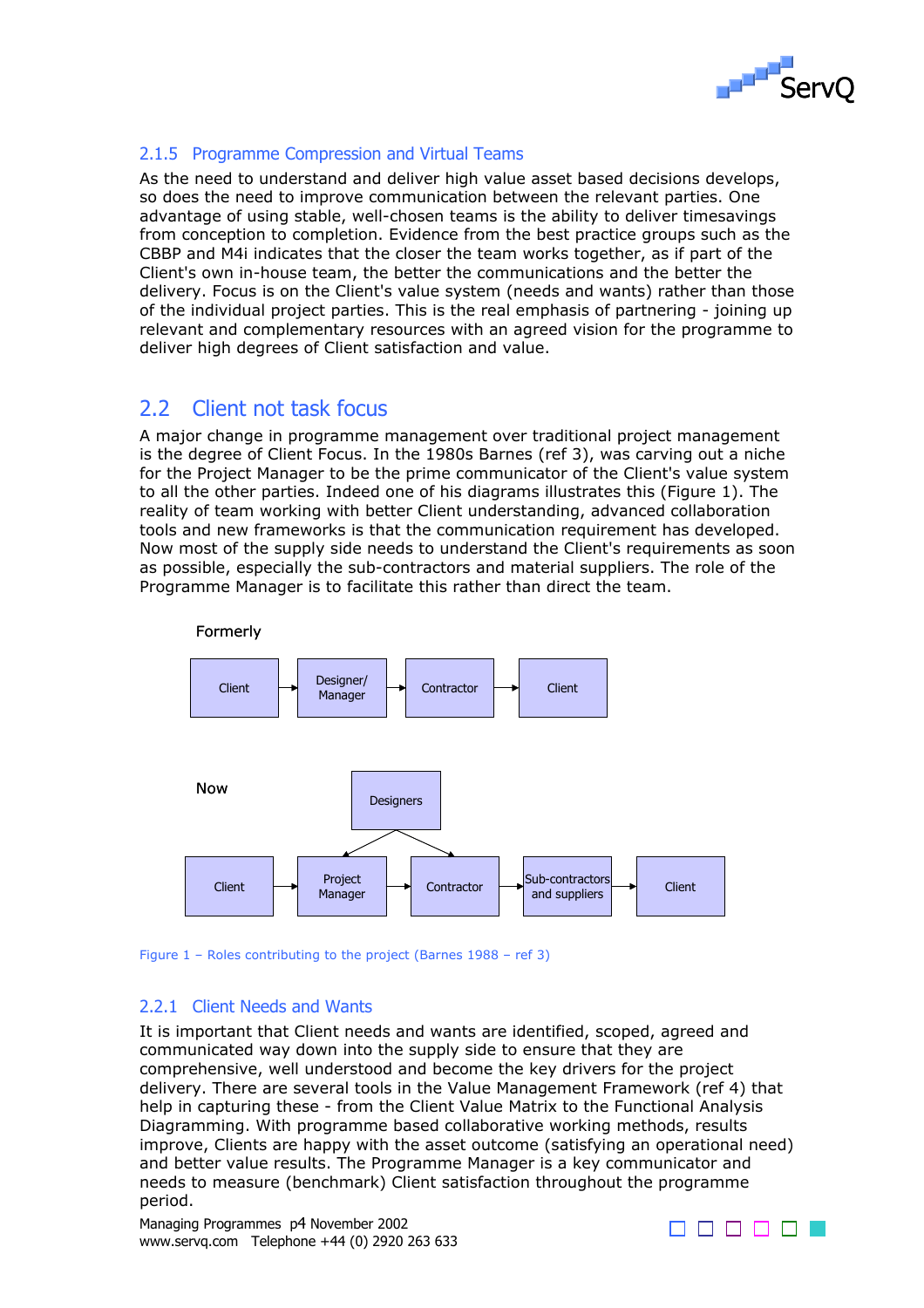

#### 2.2.2 Partnering

Several groundbreaking reports have been produced on the concept of partnering in infrastructure. Most refer to concepts and aspirations. Very few deal with the real tools needed to create partnerships based on trust and mutually successful outcomes. What is apparent is that the soft issues are increasingly important. According to Dent (ref 5) - 'organisations don't create partnerships, people do'.

The impetus has moved from single point Project Management responsibility, carving out unagreed contingencies with high degrees of command and control, towards collaborative working with highly aligned targets and gain sharing for more complex programmes.

#### *2.2.2.1Need for Collaboration*

Why is there a new emphasis on programme-based collaboration? Firstly, good preparation involving all the relevant parties pays off. Everyone starts to understand and believe in the Client's values. Secondly, people start to work together as trusted colleagues, even from different organisations. They look after each other's interests as much as their own. The combination of:

- **Advanced partnering frameworks:**
- **Fast and accurate communication tools; and**
- **A** greater degree of Client understanding;

all contribute to delivering more successful outcomes.

#### *2.2.2.2 Facilitation Over Dictation*

In the new report Accelerating Change (ref 6), the authors emphasised the value of independent facilitation over command and control to help chose the team, bed them in and assess their performance. This is radically different to traditional project management, since the independent facilitator does not have any conflict of interest by maintaining a project-based role.

#### 2.3 Need for Change

Many of the drivers of change between Programme Management and traditional Project Management have been identified in Section 2. In summary they are:

- **The need to improve over traditional TQC based command and** control in the 21st century;
- **Putting the Client at the heart of the project; and**
- **Duma** Understanding the Clients' business goals (the mission).

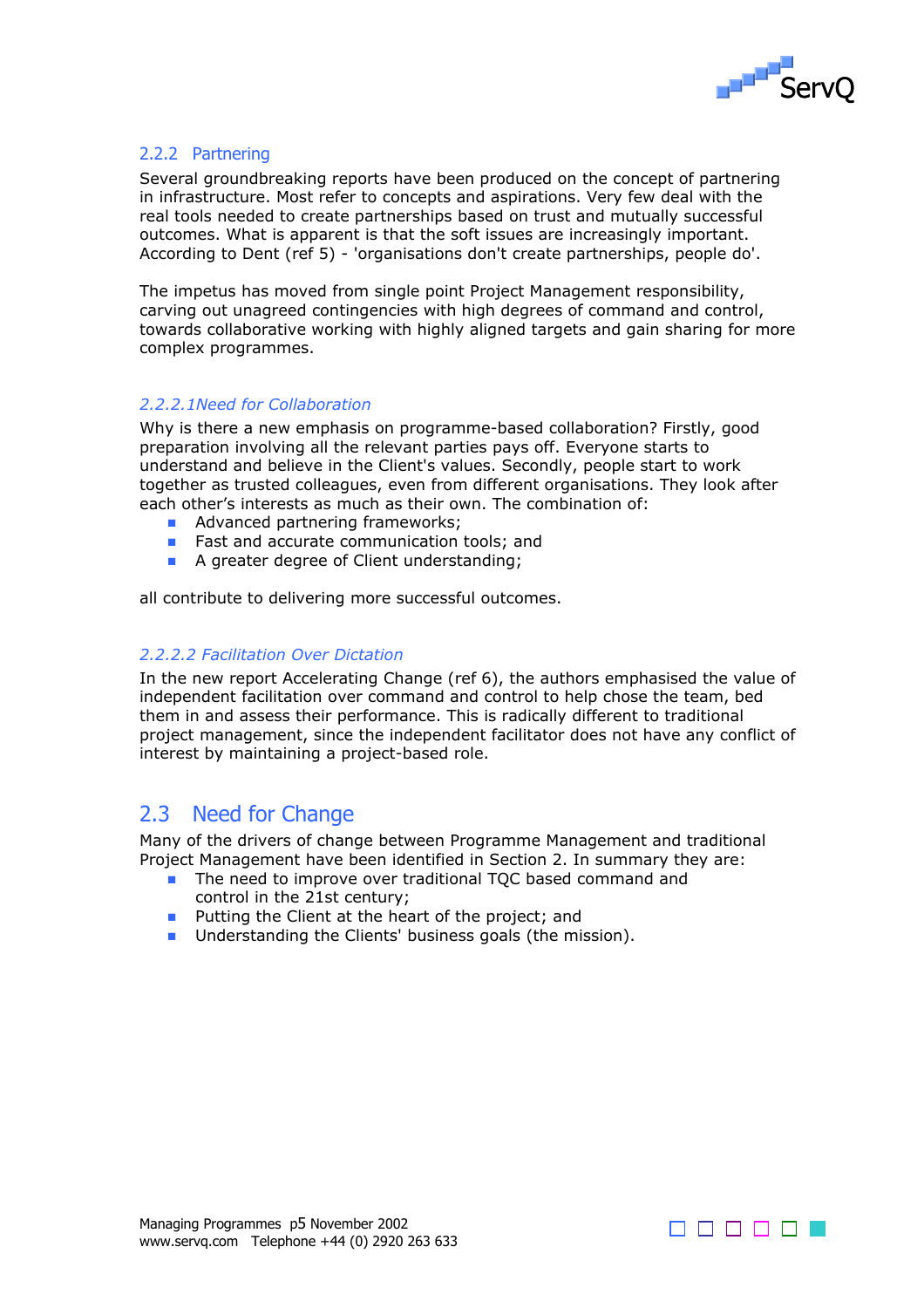

# 3 New Procurement Tools

In his book (ref 1) Davidson Frame proposes that the New Project Manager:

- **Must become more Client focused:**
- $\mathbb{R}^n$ Must explore and use new management tools and frameworks; and
- **Should have a redefined (higher level) role.**

The need for greater Client focus was discussed in Section 2. Section 3 looks at some advanced procurement tools and comments on their potential for delivering better programme performance. Sections 4 and 5 then deal with the role of the new Programme Manager and some contractual considerations of operating programmes.

## 3.1 Transfer of Client Value System

In Section 2.2.1 the paper referred to the Client's Value System (CVS) and the need to transfer and communicate this to the supply side. Note - the 'supply side' is the preferred term over the often abused and over-used 'supply chain'. The latter term implies that the CVS is transferred via contract and therefore often diluted and interpreted by the 'supply chain' - couched in the suppliers' terms. Advanced Clients, such as the UK Highways Agency (ref 7) want the subcontractors and suppliers involved at the earliest stages of the programme to capture their skills and knowledge and ensure that the CVS is well understood (the concept of early design and build being a key approach).

Good tools for the Programme Manager to capture the CVS are:

- **Programme checklists (after Morris and Hough ref 8);**
- **Client Value System Comparison Matrix (ref 4 used to** determine hierarchy of priorities);
- **Customer FAST functional analysis used at the strategic level** (ref 4); and
- **The Holistic Organization Model (ref 9).**

This paper does not deal with these tools in details but serves as an aide-memoir for future reference.

## 3.2 Advanced Collaborative Tools

Advanced collaborative tools are very rare, given the relatively new theme of alliancing within the infrastructure sector. From the author's research in 2000 and 2001, there appears to be a deficiency of strategic metricated frameworks in the UK marketplace. Attempts to fill this, looking at teams and group dynamics or using VM based tools (out of context) at the strategic level, only give partial solutions.

One of the most successful frameworks for collaborative working has emerged from the USA - the Partnering Continuum™ (ref 5). This combines the task-based approach with partnership metrication to create successful alliances. Evidence is that the degree of success using this approach is significantly higher (circa 90%) than other partial solutions.

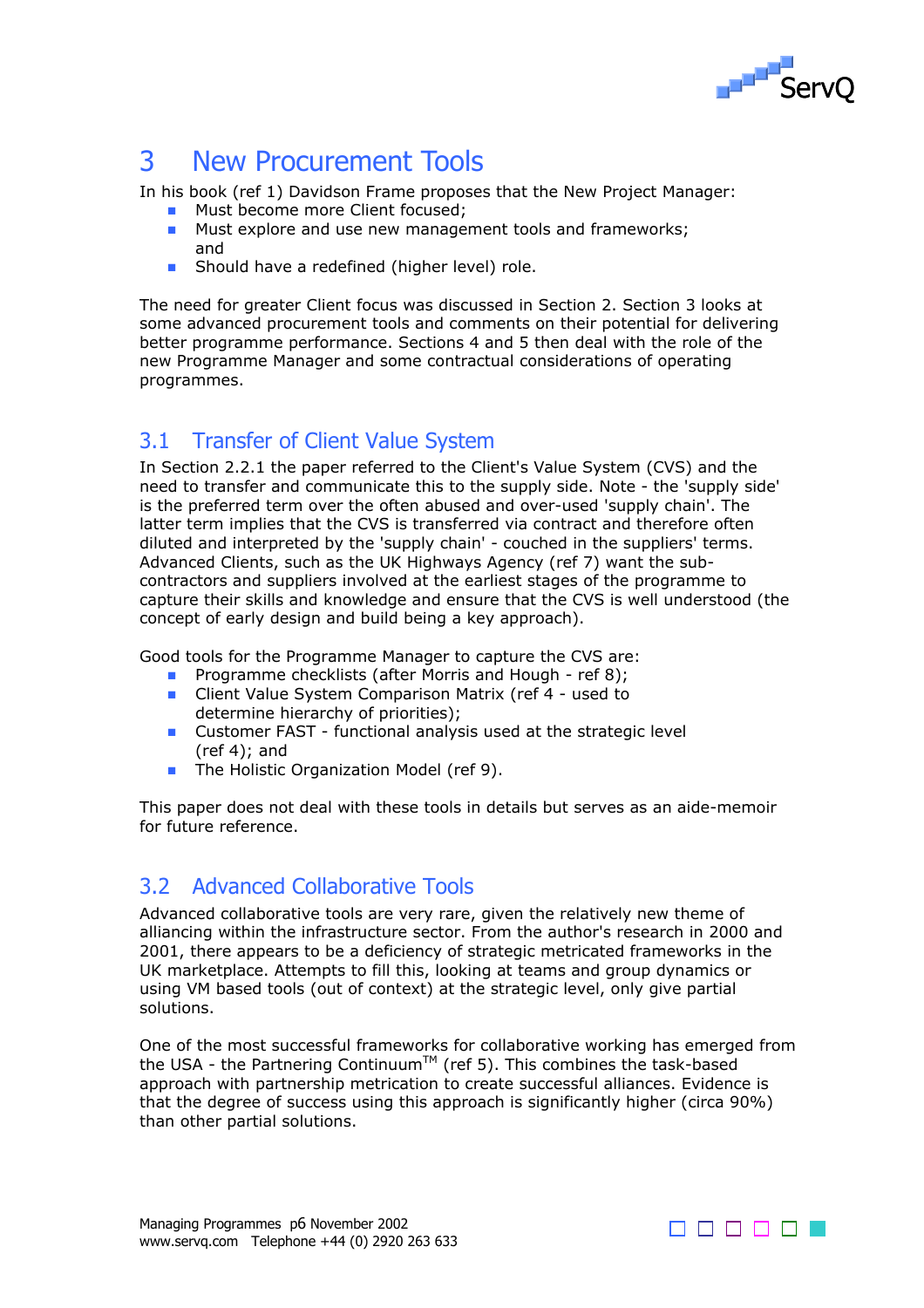

Although a partnering framework tool has been identified, it is important to assess the baseline for team collaboration skills and then measure improvements over the programme. Research at Loughborough University (ref 10) has identified an extended form of Concurrent Engineering (CE) to be a major step forward. The framework is a process metric called BEACON. Traditionally, CE looks at the two elements of Technology and Process for improving collaborative working. BEACON brings CE into the programme environment by including two critical elements for infrastructure - Project and People. Again this reinforces Davidson Frame's requirements that Programme Managers deal with Clients Satisfaction measures and People skills in addition to technical aspects under PERT.

The author has recently presented a paper at Loughborough University (June 2002) (ref 11) that illustrates how BEACON can help with the early assessment and evaluation of programme teams - starting with the project manager. A second paper (ref 12) comments on using Frameworks for Improvement - in particular the need of the programme manager to use forward facing process metrics over historic Key Performance Indicators (KPIs are results metrics) to drive team collaboration and change.

Appendix A has a brief overview of the BEACON approach to illustrate its relevance to programme management.

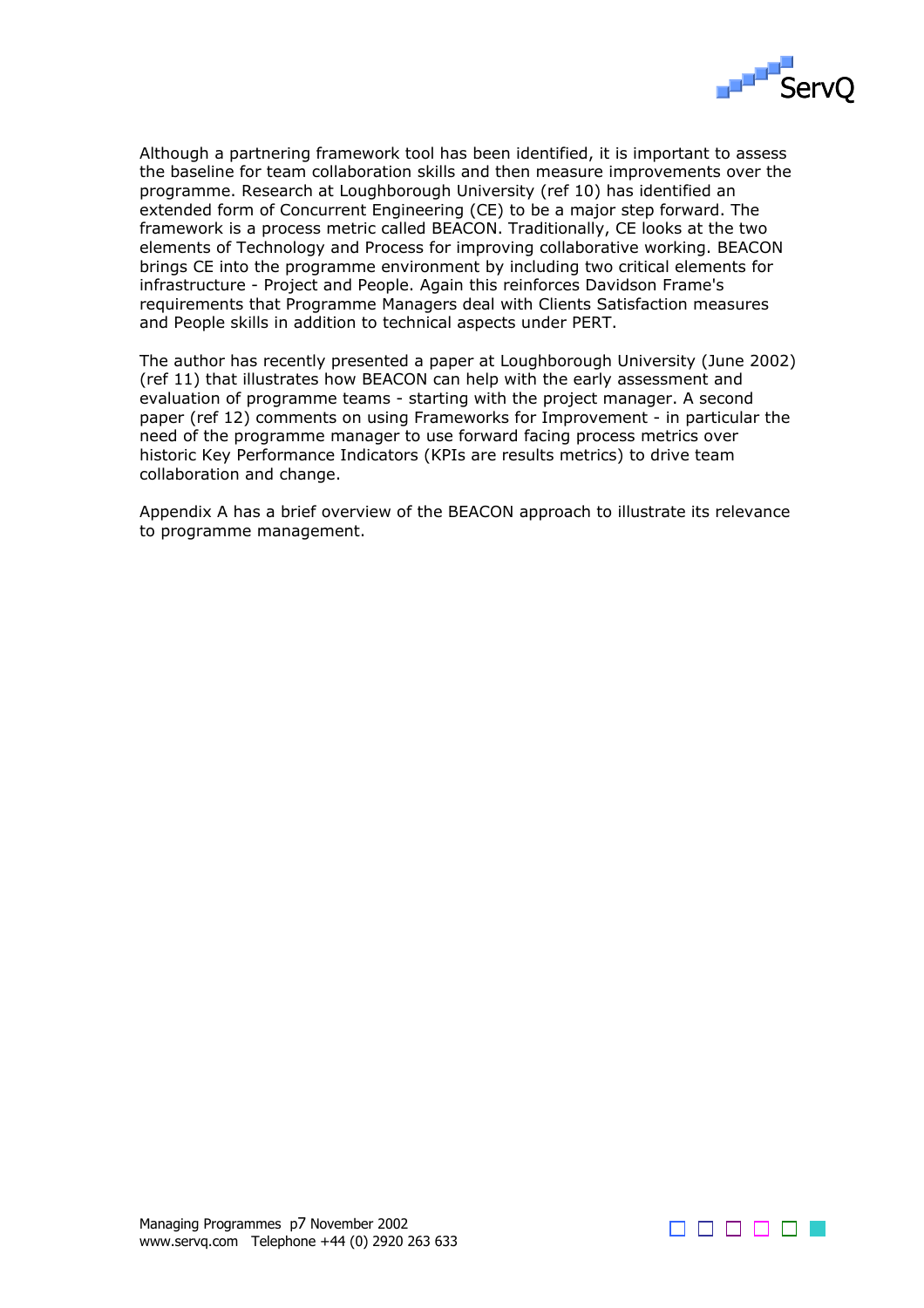

# 4 Project Management Styles And Processes

Section 4 deals with the implications of multi-projects (programmes) on project management. It looks at the following:

- Command and Control;
- **Accountability;**
- $\blacksquare$  Flexibility;
- **Value Management;**
- **Cost Management; and**
- **Use of Incentives.**

## 4.1 Command and Control

One significant cultural change since the 1980s and Barnes paper is the move away from the straight command and control approach (Project Manager is all powerful) based around tasks, time and cost. Advanced IT tools such as web based collaboration systems, e-mail, e-procurement, high end project management systems and the advanced frameworks covered in Section 3 all contribute towards faster more effective team working.

Command and control does have its uses on a project specific basis where the teams are at odds and time short. The Programme Manager may well need to take control to bring the project back on course but this is a fallback position taking up his/her time and energies. In general the Programme Manager is managing several projects at once, therefore focusing on one problem project dilutes his/her overall effectiveness.

### 4.2 Accountability

Accountability is an interesting issue. Under command and control the Project Manager is all powerful, issues the instructions, drives the project plan and therefore has accountability for performance. If we are moving towards a more empowered, trust based model for programmes, with the Client Value System, project goals and performance all agreed with the supply side - who is accountable for delivery?

As far as the Client is concerned the answer is still likely to be the Programme Manager - otherwise why have one? However, there should be enough of a team culture with aligned pain/gain incentives to create peer pressure to perform. The Barnes model creates pressure points early on in the project cycle to assert the Project Manager's position rather than improve performance. The Davidson Frame model prefers a more proactive and politically astute operator who can predict and deal diplomatically with the pressure points before they arrive - dealing with items on their real priority rather than their perceived urgency.

### 4.3 Flexibility

Programme Managers need to be very flexible. The technical and business skills sets were covered in Section 2. Flexibility is important in handling stakeholder interests and inputs, especially from those who are affected but not directly involved in programme management. For example, in the UK water industry the regulator OFWAT wishes to dictate performance criteria for the assets (outputs) and influence capital investment expenditure levels (inputs) for the water company's Asset Management Plan (AMP). This is why the Asset tools discussed in 2.1 are such an important part of programme management.

Managing Programmes p8 November 2002 www.servq.com Telephone +44 (0) 2920 263 633

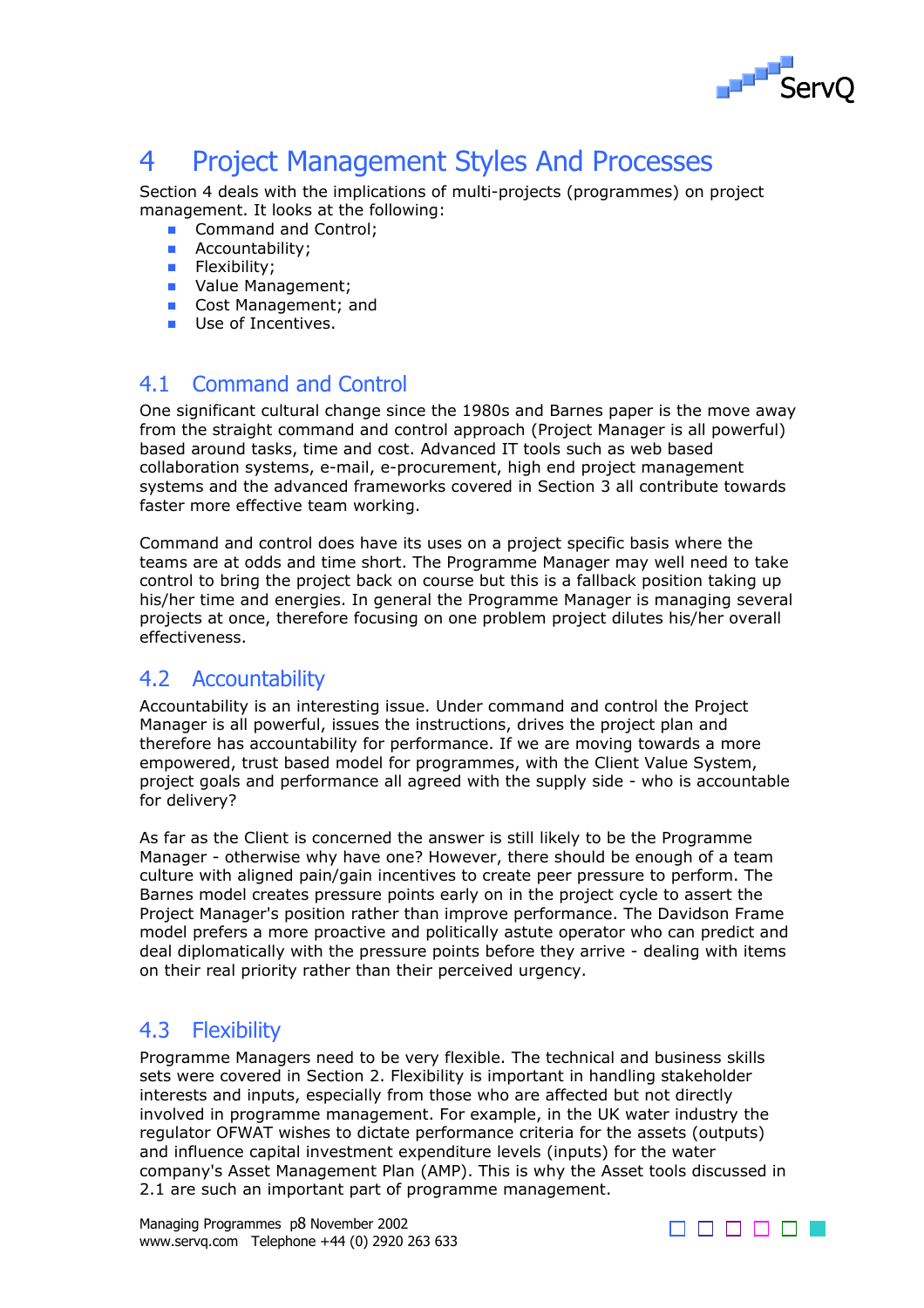

## 4.4 Value Management and Change

If the funding for programmes is top down - the team needs to use Value Management and Value Engineering processes to ensure that each project is performing to its requirements. One challenge often seen in programmes is the balancing of project specific budgets against the total budget. Clients do sometimes have a tendency, part way through programmes, to change their priorities or the performance specifications of the works. Therefore it is essential to keep a baseline model for each project and discuss the impact of change not only on the project but also on the programme.

Some programme managers use portfolio analysis tools to assess the total risk to the programme on time, cost and performance. This aggregation of risk does have some advantages - over a number of projects the risk premium is statistically more readily calculated.

### 4.5 Cost Management

Running a programme is different to running a project. Client's want to see:

- $\blacksquare$  The programme delivering best value (not necessarily the details for each project);
- A learning culture where mistakes made on earlier projects are put into the collective knowledge bank to help prevent further occurrence;
- Benchmarks on performance based on experience gains;
- Savings being calculated and communicated as part of the programme management (they may have a use for the money saved); and
- Clear evidence of team working.

Costing data needs to be cross-compared both within the programme on an elemental basis and between programmes for benchmarking purposes. Some clients want and expect to see standardisation of components to eliminate waste, make procurement savings and make asset maintenance easier. They expect to see data migration between project management systems and asset management systems - the latter being their operational management tool for infrastructure.

## 4.6 Use of Incentives

There has been some research into the use of incentives (ref 13) within programme management. Incentive systems, that reward savings and success, align the supply side with the CVS more readily than claims based/penalty approaches. Hence the more enlightened tendency towards using target costs with the pain/gain equations highly visible.

One question often asked in the programme environment is 'should the Pain/Gain be programme or project based?' The author and most Clients prefer programmebased incentives - since that is the basis of awarding the contracts in the first instance. The supply side likes project-based incentives - they can take the upside payments far earlier in the programme, offset gain on some projects to pain on others (this means they also focus on the problem projects) and minimise their risk.

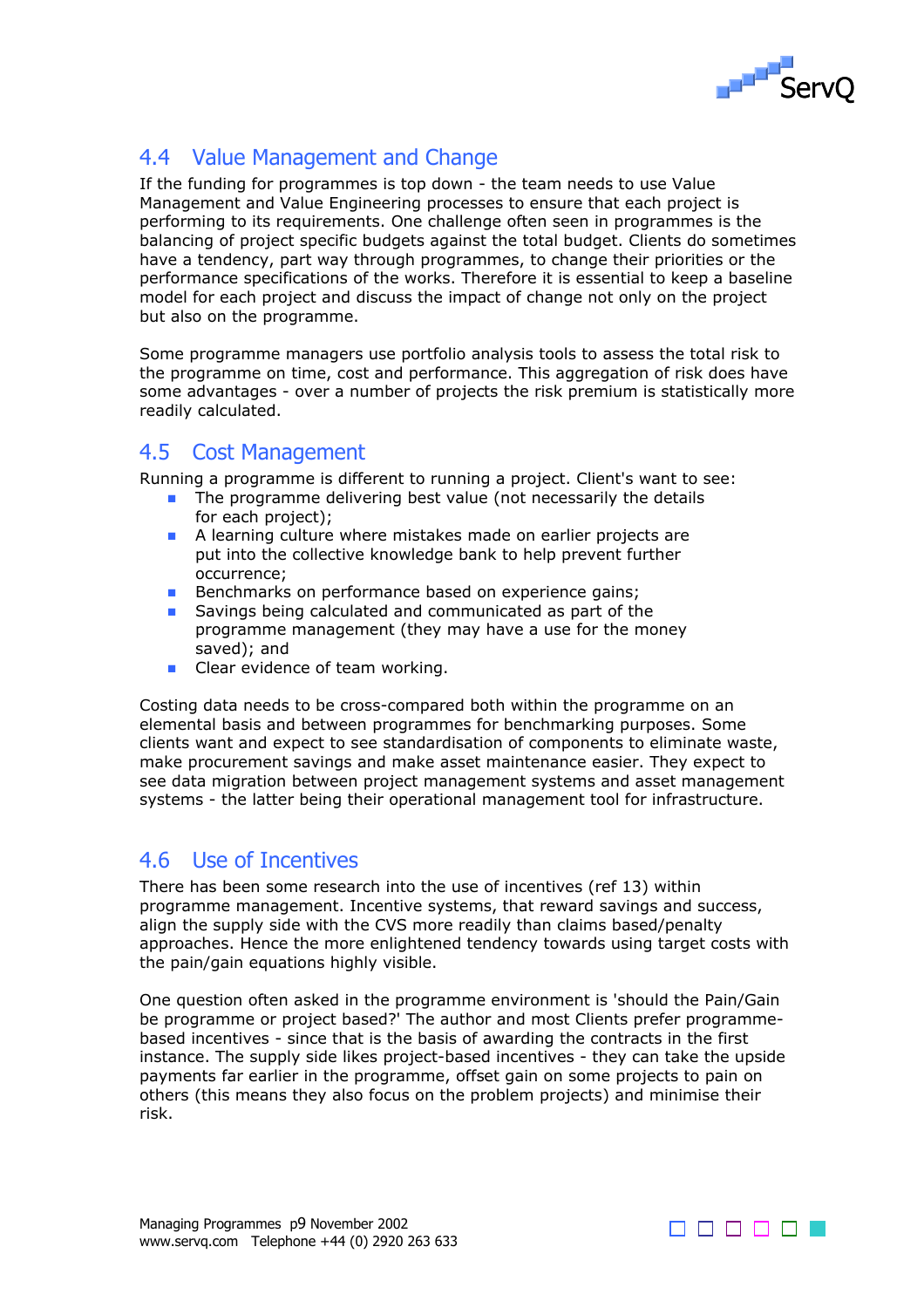

# 5 Contractual Considerations For Programmes

So are their differences in contract approaches between Programmes and Projects? Technically not - for most standard forms of contract. The New Engineering Contract (NEC) and PPC2000 try and embrace partnering into their format (industry practitioners believe the NEC model to be the more robust). There are some recommendations on what needs to be considered to assist in Programme Management, especially with Partnering.

### 5.1 Maintenance

DBFO and PFI tend to include maintenance requirements as part of each contract. Procure 21 for the NHS (programme based) takes account of early maintenance requirements and PRIME (for the Defence Estates) looks for single point accountability for Design and Construct from the Contractor. In the latter form of contract the Project Team has members drawn for the end user (the armed services), the Prime Contractor, Defence Estates and a third party project advisor (PSP role). Interestingly, it is the PSP who evaluates/benchmarks the contractor's performance.

Maintenance is an important element in assessing programme performance - it may even be the prime driver. Therefore it is important to include some form of maintenance contract as part of the performance specification.

## 5.2 Reward Systems

As discussed in 4.6 reward systems for programme management are potentially complex but important incentives. They need to be contractually tied to soft as well as hard measures (i.e. client satisfaction, team working skills) if any industry is to improve working practices.

## 5.3 Risk Management

Risk management was discussed in section 4.4. This is a specialist activity in its own right. The portfolio approach to managing risk is preferable to the random percentage based 'contingency' approach often used in the single project environment and promoted by traditionalists. Pooling risk and running risk workshops makes the financial and business implications overt and more importantly 'owned' by the programme team.

It is often said that the party most experienced at managing a risk handles it best. Clients need to recognise that trying to offset all risks to the supply side doesn't make economic sense - the Client side holds all the purse strings and therefore ultimately ends up paying. It is preferable to identify and quantify agreed risks on a register and to have the Client or his Programme Manager hold the portfolio budget.

## 5.4 Use of Open book

An approach that is important to both partnering and (according to Barnes) variation payment is the use of open book for procurement. Although it is culturally alien to many on the supply side, it does help promote trust and de-duplication of unnecessary overheads and services. It is the programme costs that need to be collectively managed with a fair/balanced mark up being applied across the supply side. If rewards are partially linked to costs, then cost reduction becomes a common challenge across the team and everyone helps to eliminate unnecessary expense.

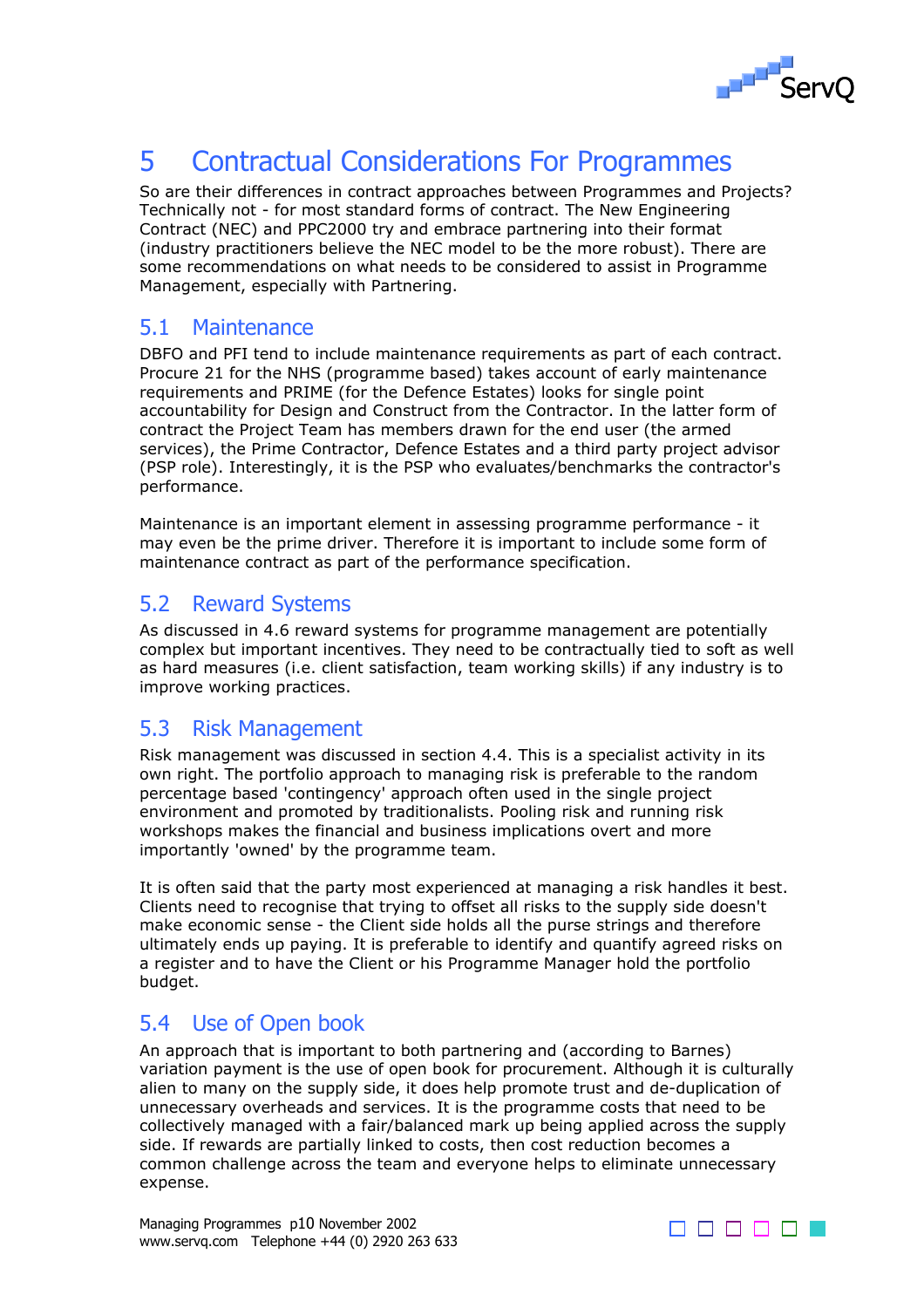

# 6 Conclusions

In conclusion, programme management is a far more complex environment than traditional project management. The paper has demonstrated:

- **The need for even higher skill levels from the project** management industry;
- **The requirement for advanced asset based systems to prioritise** and deliver programmes;
- **That advanced collaborative skills and tools ensure the right team** selection and that some of these are relatively new to the UK industry;
- **Clients want a high degree of satisfaction, not only with the** finished works but also during the programme's implementation;
- **COLLEGE** With programmes and collaborative working, major savings can be made, lasting relationships developed and a body of knowledge created and maintained; and
- **That teamwork needs to be collectively rewarded.**

This is some way ahead of the more traditional project management approach described by Barnes and his colleagues in the 1980s. One aspect that is still relevant - looking forward to what needs to be done, not backwards at what should have been done - **avoid the blame culture**.

In the Partnering Continuum<sup>TM</sup> Framework this is called 'future orientation' and it is essential to both good programme management and successful partnerships.

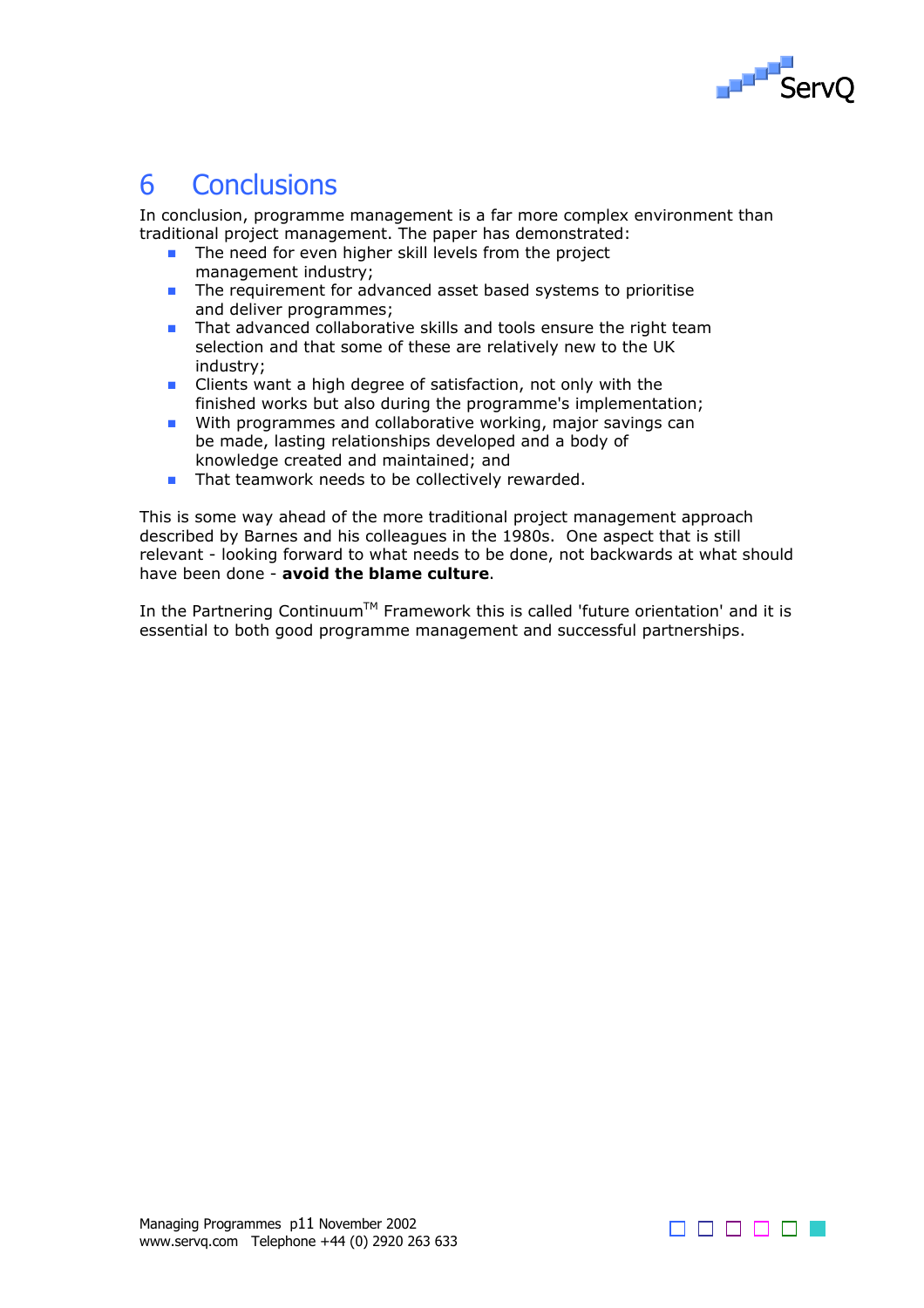

# **References**

- 1. The New Project Management 2nd Edition 2002, J Davidson Frame, Josey-Bass Publishing
- 2. Developing And Marketing Alliances, A Crossley, Construction Marketer Vol 1 Issue 3, August 2002
- 3. Construction Project Management, M Barnes, Project Management Vol 6 No 2 1988
- 4. The Value Management Benchmark: A good practice framework for Clients and Practitioners, S Male et al, Thomas Telford 1998
- 5. Partnering Intelligence Creating Value for Your Business By Building Strong Alliances, S M Dent, Davies Black 1999
- 6. Accelerating Change Rethinking Construction (Strategic Forum for Construction) September 2002
- 7. Delivering Best Value Solutions and Services Highways Agency Procurement Strategy, November 2001
- 8. The Anatomy of Major Projects: The Reality of Project Management, P Morris and G Hough, Wiley 1987
- 9. The Partnering Intelligence Fieldbook: Tools and Techniques for Building Strong Alliances for Your Business, S M Dent and S M Naiman, Davies Black 2002
- 10. An Investigation of the Readiness of the Construction Industry for Concurrent Engineering, 2002 - M Khalfan, C Anumba & P Carrillo
- 11. The Need for BEACON A Crossley Presentation at Conference at Loughborough University June 2002
- 12. Frameworks for Improvement, A Crossley Construction Marketer Vol 1, Issue 5 November 2002
- 13. Incentive Mechanisms for Project Success, Bower D et al, Journal of Management in Engineering, ASCE, Vol 18, No 1, January 2002

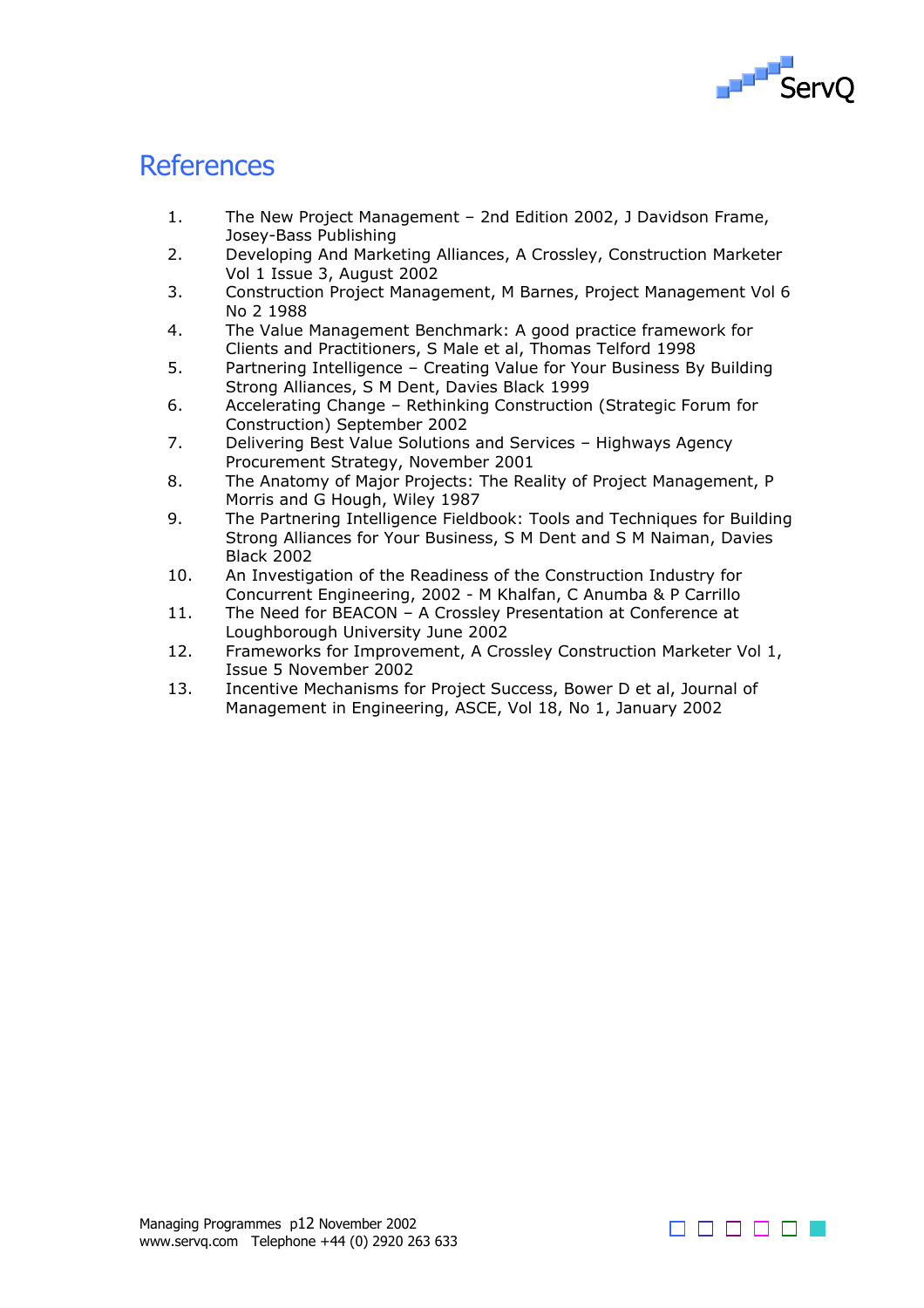

# Appendix A – The BEACON FRAMEWORK

'*Definition - a person or thing that serves as a guide, inspiration or warning'* 

The Benchmarking and Readiness Assessment for Concurrent Engineering in Construction methodology measures the readiness and subsequent performance of the participants in the infrastructure and construction supply chain. It is built on the principles of Concurrent Engineering (CE), used so successfully in major manufacturing and technology businesses.

BEACON targets and measures optimisation of the programme and project from conception through design, procurement and construction to achieve reduced lead times and better integration of activities by maximising concurrency and collaboration in working practices. Full implementation of the methodology has the potential to make construction projects less fragmented, improve procurement assessment, team-working, project quality, reduce construction time and lower project costs.

In other industries, such as manufacturing and software engineering, the introduction of a CE based approach has brought about significant improvements in many aspects of production. Assessing the extent, to which organisations in an industry are ready for the adoption of CE before implementation, helps facilitate the production process. This establishes the level of CE maturity of different participants in the supply-chain to target required improvements.

BEACON has been devised as both a readiness assessment and performance enhancement process for the global infrastructure industry. The technology emerged from over 4 years of research and development by the Centre for Innovative Construction Engineering (CICE) at Loughborough University in the UK, latterly in partnership with ServQ. The process will assist in identifying the critical risks involved in programme and project implementation for the management team and supply chain.



*CE readiness of Clients from case study results demonstrated on BEACON.*



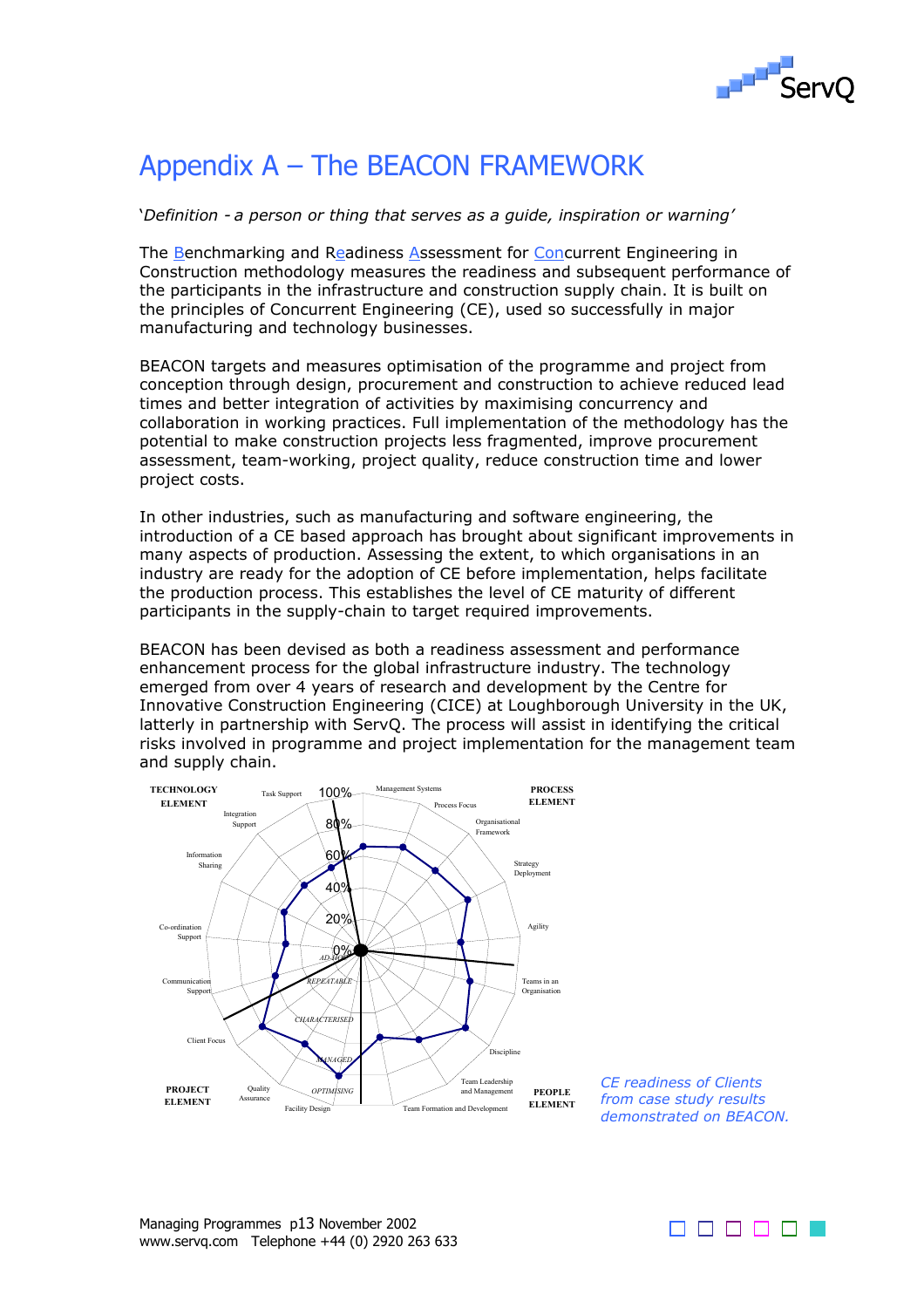

The key to BEACON is that it incorporates the Process and Technology elements of other CE assessment tools with the additional critical elements of People and Project present in major infrastructure developments.

Measurement of these four elements targets the following:

Process: factors to assess the *process maturity level* of a construction organisation - Management Systems, Process Focus, Organisational Framework, Strategy Deployment, Agility.

People: factors to assess the *team level issues* within the organisation-Teams in an Organisation, Discipline, Team Leadership and Management, Team Formation and Development.

Project: factors to assess the *client's requirements* and design related issues Facility Design, Quality Assurance, Client Focus.

Technology: factors to characterise the introduction and *utilisation of advanced tools and technology* within the organisation - Communication Support, Coordination Support, Information Sharing, Integration Support, Task Support.

For these four elements and their relevant critical factors, five different levels of performance indicators assess the level of project planning and performance within the project team and supply chain, from *ad-hoc* at the most basic level to *optimising* at the highest level.

BEACON objectively measures CE readiness and performance in the infrastructure industry. Relevant research was undertaken in five segments of the industry: clients, consultants, contractors, sub-contractors and suppliers. In general, the results show that the construction industry still needs to deliver: improvement in most of the critical areas, better team-working and business integration. Segments that appear ready for CE adoption are those which: are client-focused, monitor and control the project development process and target continual improvement of their processes and operations. The research indicated that the better performers are likely to be major contractors and specialist sub-contractors, whereas clients, consultants, suppliers and manufacturers needed to improve their position.

The construction industry needs appropriate guidelines for improvements in the weaker critical factors, as well as standards for the implementation of CE within the industry. The BEACON process is an objective tool for assessing project and programme performance before and during construction. It also assesses the readiness of the construction supply chain to best support the project mission and the management team.

The benefits to the infrastructure industry of CE can only be achieved through effective assessment, planning and action based improvement. The focus is on delivering best value level of performance throughout the supply chain, with respect to the critical success factors. BEACON enables industry participants to evaluate and benchmark their project delivery processes, identify areas requiring improvement or change and work together in an active business partnership to deliver real, measurable success.

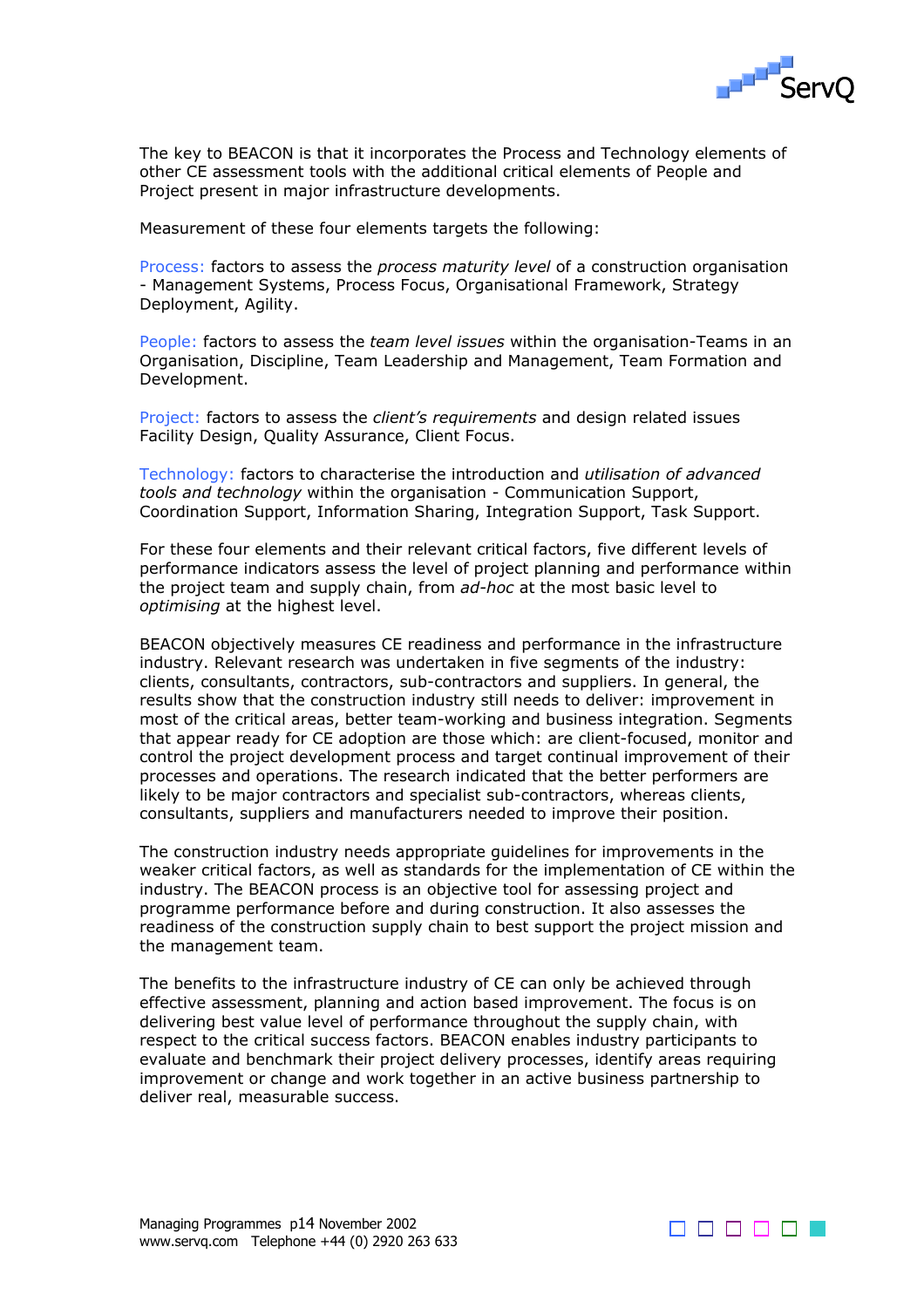

strategy formulation **Exceptional** organisational alignment Sustainable partnering & alliancing Performance implementation